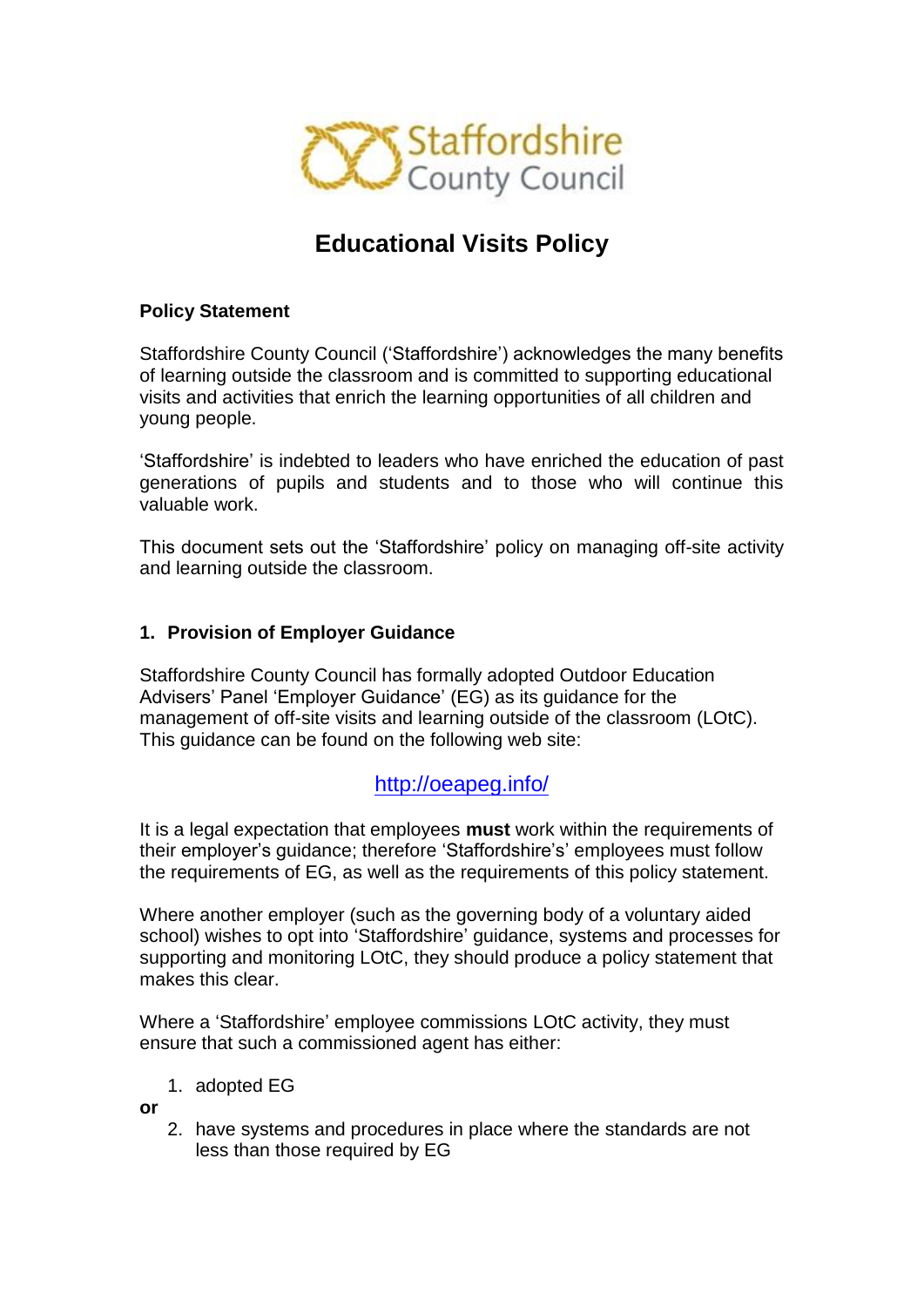Establishments are required to have their own Visits Policy. For further information and guidance please refer to the EG document [How to Write an](http://oeapeg.info/wp-content/uploads/downloads/2011/04/5.3b-How-to-write-an-establishment-visit-policy.pdf)  [Establishment Visit Policy](http://oeapeg.info/wp-content/uploads/downloads/2011/04/5.3b-How-to-write-an-establishment-visit-policy.pdf)

# **2. Scope and Remit**

The EG document [Status, Remit and Rationale](http://oeapeg.info/wp-content/uploads/downloads/2011/03/1c-Status-Remit-and-Rationale.pdf) clarifies the range of employees whose work requires them to use the guidance. In summary, it applies to employees whose work involves any one of the following:

- Direct supervision of young people undertaking experiences beyond the boundary of their normal operational base;
- Direct supervision of young people undertaking experiences that fall within the remit of Learning Outside of the Classroom;
- Facilitating experiences for young people undertaking experiences beyond the boundary of their normal operational base;
- Deploying staff that will supervise or facilitate experiences of or for young people undertaking experiences beyond the boundary of their normal operational base.

This applies regardless of whether or not the activities take place within or outside of normal working hours, including weekends and holiday periods.

For a more expansive explanation of legal explanations, all users of the guidance are strongly recommended to read the EG document [Underpinning](http://oeapeg.info/wp-content/uploads/downloads/2011/03/3.2a-Underpinning-Framework.pdf)  [Legal Framework](http://oeapeg.info/wp-content/uploads/downloads/2011/03/3.2a-Underpinning-Framework.pdf)

## **3. Ensuring Understanding of Basic Requirements**

As an employer, 'Staffordshire' is required to ensure that its employees are provided with:

- Appropriate guidance relating to visits and LOtC activity;
- Employer led training courses to support the guidance to ensure that it is understood;
- Suitable systems and processes to ensure that those trained are kept updated;
- Access to advice, support and further training from appointed advisers that have proven expertise and professional understanding of the guidance, the training and expectations set by current good practice.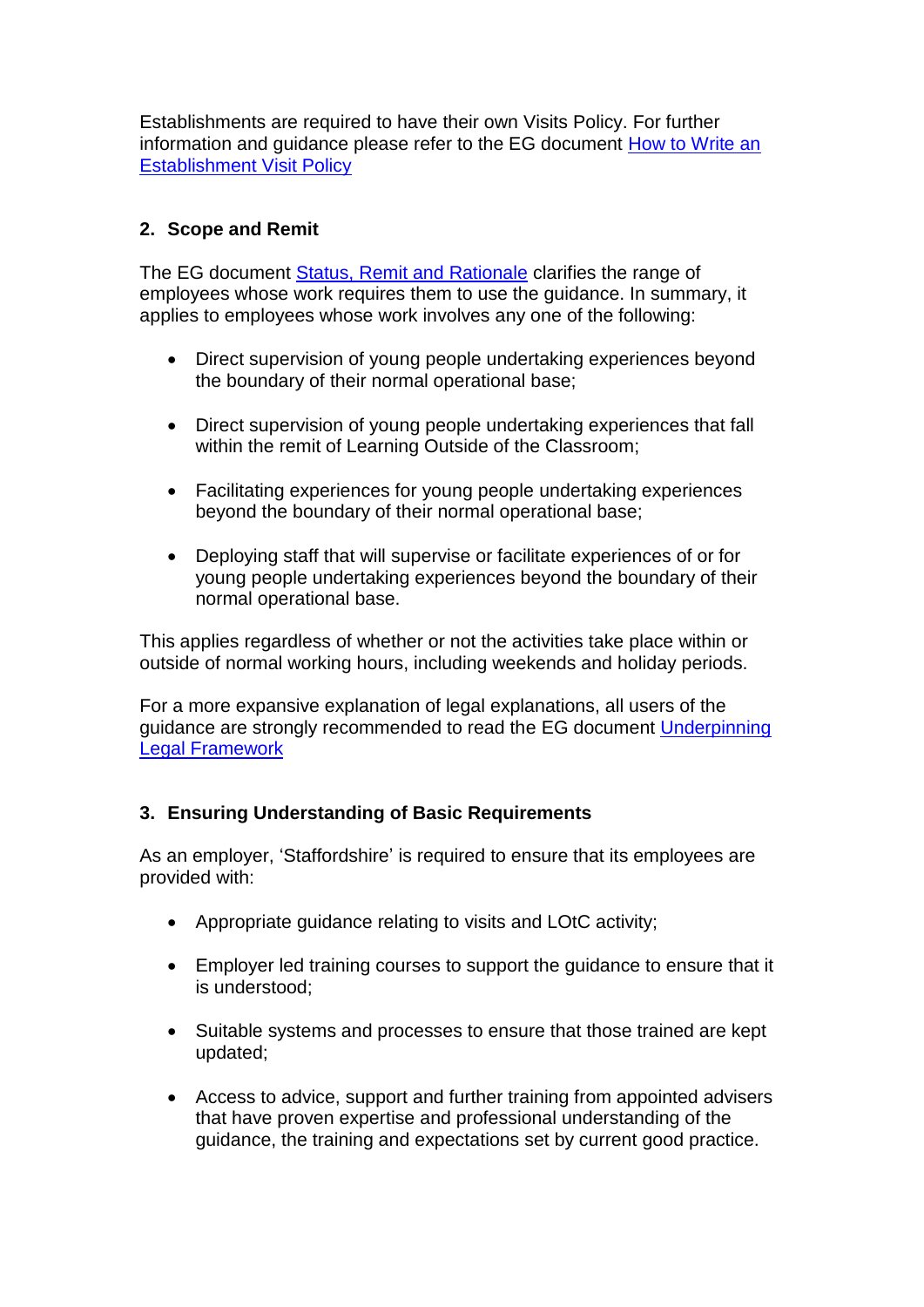The appropriate guidance for the management of outdoor learning and LOtC in Staffordshire is the Outdoor Education Adviser's Panel 'Employer Guidance' website, the address of which is given in section 1.

The relevant training courses in Staffordshire are:

- Staffordshire Educational Visits Coordinator (EVC) Training all Staffordshire schools and SYPS establishments are required to have a current trained EVC in post. Currently there is no requirement for formal revalidation.
- Staffordshire Visit Leader Training this course is strongly recommended for all those who lead LOtC activities.

For the purposes of day to day updating of information, Staffordshire EVCs and Visit Leaders are directed to the posting of updates (which include information on how to access the relevant courses) available on EVOLVE.

Where an employee experiences problems with finding the material they are looking for, or require clarification or further help and guidance, they should contact their establishment's Educational Visits Coordinator (EVC) in the first instance. Further help and guidance can be obtained through the Educational Visits team who are best contacted by e-mail at [eva@staffordshire.gov.uk](mailto:eva@staffordshire.gov.uk) The nominated advisers in Staffordshire are Gill Cryer 07794331637 and Chris Dillon 07969097487.

# **4. Approval and Notification of Activities and Visits**

Employer guidance **must** provide clarity on issues where responsibilities and functions are delegated. This is particularly critical in establishing requirements regarding formal notification and formal approval of activities.

'Staffordshire' uses an online system (EVOLVE) for notification and approval. A key feature of this system is that visits and LOtC activities requiring approval are automatically brought to the attention of the Local Authority (LA). Those visits and activities not requiring approval may be viewed, sampled or monitored using the database and diary facilities of the system.

It is a requirement that all 'Staffordshire' schools and SYPS establishments use the EVOLVE system; for further advice and help using the system please use the information (**i**) buttons and help pages provided throughout the system. For further assistance please contact the Educational Visits team using the contact details given in Section 3.

Visit forms should be submitted **six working weeks** before a visit is set to take place, and **before anyone is financially committed**. Approval notification will be sent out as soon as possible up to two working weeks after receipt of the visit form.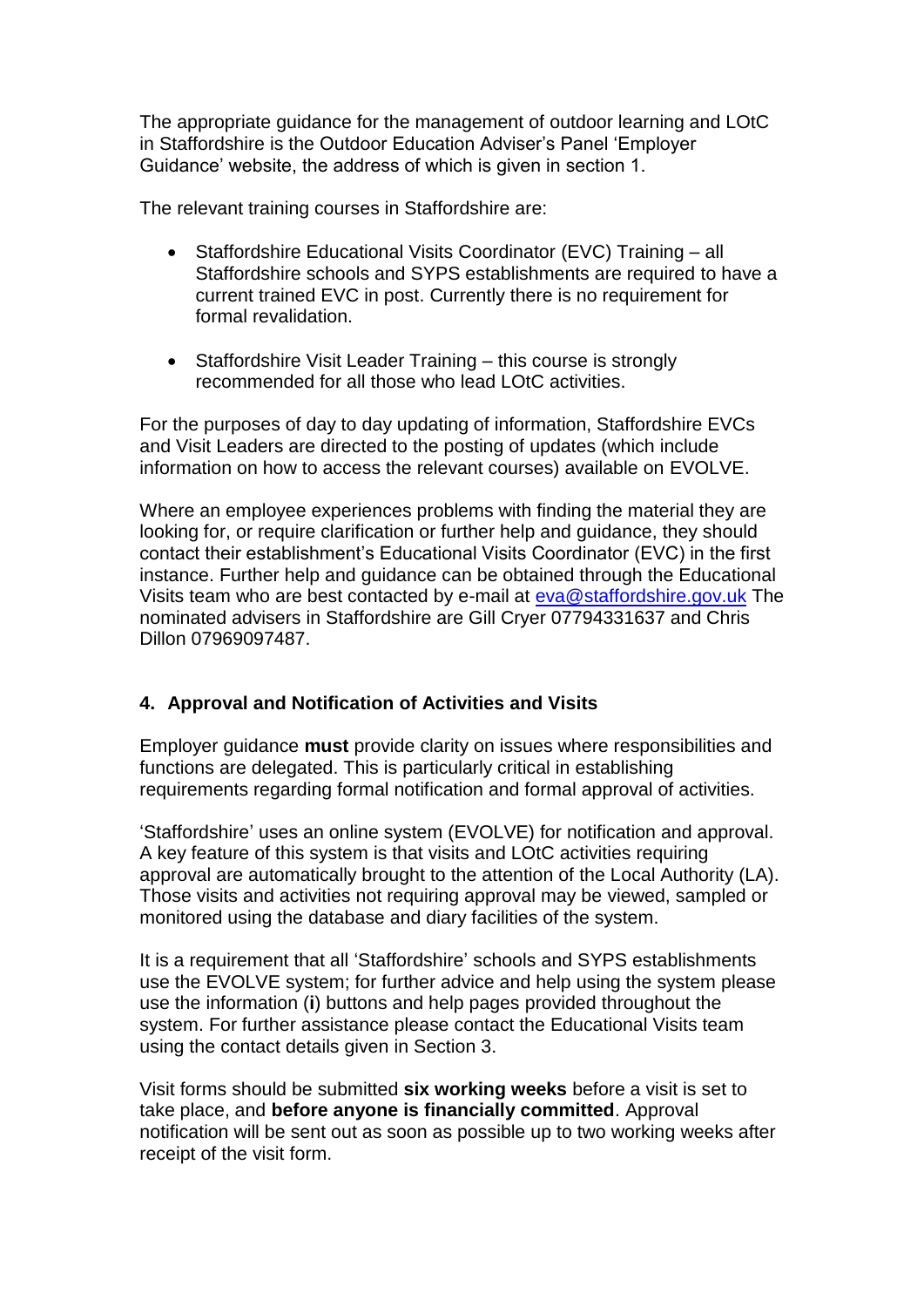## **5. Risk Management**

As an employer, Staffordshire has a legal duty to ensure that risks are managed – requiring them to be reduced to an 'acceptable' or 'tolerable' level – and not to eliminate risks, as would be a reasonable expectation when risk assessing a piece of machinery, work shop or manufacturing process. This requires that proportional (suitable and sufficient) risk management systems are in place, requiring 'Staffordshire' to provide such support, training and resources to its employees as is necessary to implement this policy.

The risk management of an activity should be informed by the benefits to be gained from participating. 'Staffordshire' strongly recommends a 'risk-benefit assessment' approach, whereby the starting point for any risk assessment should be a consideration of the targeted benefits and learning outcomes. This appreciation of the benefits to be gained through participating provides objectivity to a decision that any residual risk (i.e. the risk remaining after control measures have been put in place) is 'acceptable'. HSE endorse this approach through their 'Principles of Sensible Risk Management' and advocate that it is important that young people are exposed to well-managed risks so that they learn how to manage risk for themselves.

There is no legal or 'Staffordshire' requirement to produce a risk assessment in a particular format; but there is a legal requirement for the process to be recorded and for suitable and sufficient control measures to be identified for any significant risks i.e. those that may cause serious harm to an individual or harm several people. However, Staffordshire EVC training ensures that establishments are supplied with an electronic portfolio of exemplar generic risk-benefit assessments, as well as exemplar event-specific assessments. These risk management materials can also be accessed through EVOLVE.

It is strongly recommended that establishments adopt and adapt these materials to ease the burden of bureaucracy that might otherwise discourage leaders from making full use of the LOtC learning opportunities.

For further information please refer to EG document [Risk Management](http://oeapeg.info/wp-content/uploads/downloads/2011/04/4.3c-Risk-management.pdf)

# **6. Emergency Planning and Critical Incident Support**

A critical incident is an incident where any member of a group undertaking an off-site activity has:

- Either suffered a life threatening injury or fatality
- Is at serious risk:
- Or has gone missing for a significant and unacceptable period.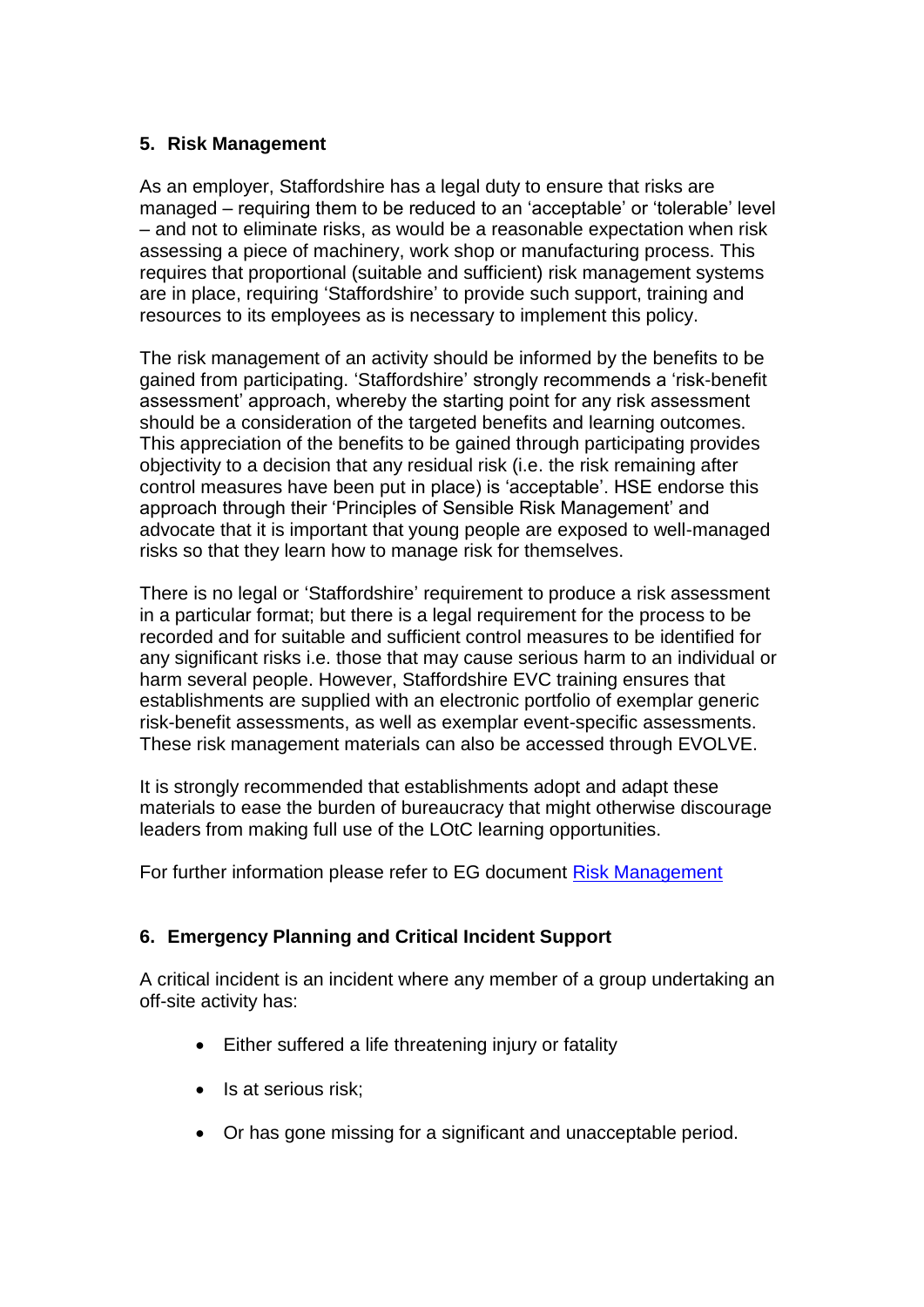As an employer, 'Staffordshire' is committed to providing emergency planning procedures to support establishments in the event of a critical incident.

For further information please refer to EG document [Critical Incident](http://oeapeg.info/wp-content/uploads/downloads/2011/04/4.1a-Critical-Incident-Management-for-Visits.pdf)  [Management for Visits](http://oeapeg.info/wp-content/uploads/downloads/2011/04/4.1a-Critical-Incident-Management-for-Visits.pdf)

The emergency contact phone number for Staffordshire County Council outside office hours is 00-44-1785-278499 or 00-44-8451-213322. This is the number for Staffordshire Fire & Rescue Service Fire Control and it will be answered by a Control Operator. Upon connection, please provide the Operator with your name, a contact number and a brief outline of what has happened. Then ask the Control Operator to page the CCU Duty Officer and to pass this information in full onto him/her. Please note that calls to the numbers above are to be used only in extreme circumstances, such as serious injuries and/or fatalities. This provision is not for resolving matters such as lost passports, lost luggage and forgotten items such as medication.

These numbers should be carried by leaders at all times during an off-site activity.

Under no circumstances should these numbers be given to young people or to their parents or quardians.

## **7. Monitoring**

As an employer, 'Staffordshire' ensures that there is sample monitoring of the visits and LOtC activities undertaken by its establishments, either by attaching such monitoring duties to its officers, or by delegating these tasks to establishments. Such monitoring should be in keeping with the recommendations of EG. There is a clear expectation that the monitoring function is a delegated task, principally carried out through systems put in place by the establishment EVC.

## **8. Assessment of Leader Competence**

EG provides clear advice regarding the assessment of leader competence. It is an expectation of 'Staffordshire' policy that all 'Staffordshire' leaders and their assistants have been formally assessed as competent to undertake such responsibilities as they have been assigned in line with EG.

For further information please refer to EG document [Assessment of](http://oeapeg.info/wp-content/uploads/downloads/2011/03/3.2d-Assessment-of-Competence.pdf)  **[Competence](http://oeapeg.info/wp-content/uploads/downloads/2011/03/3.2d-Assessment-of-Competence.pdf)** 

## **9. Role-specific Requirements and Recommendations**

EG sets out clear and detailed responsibilities and functions of specific roles that relate to roles to be found within 'Staffordshire's' management structures.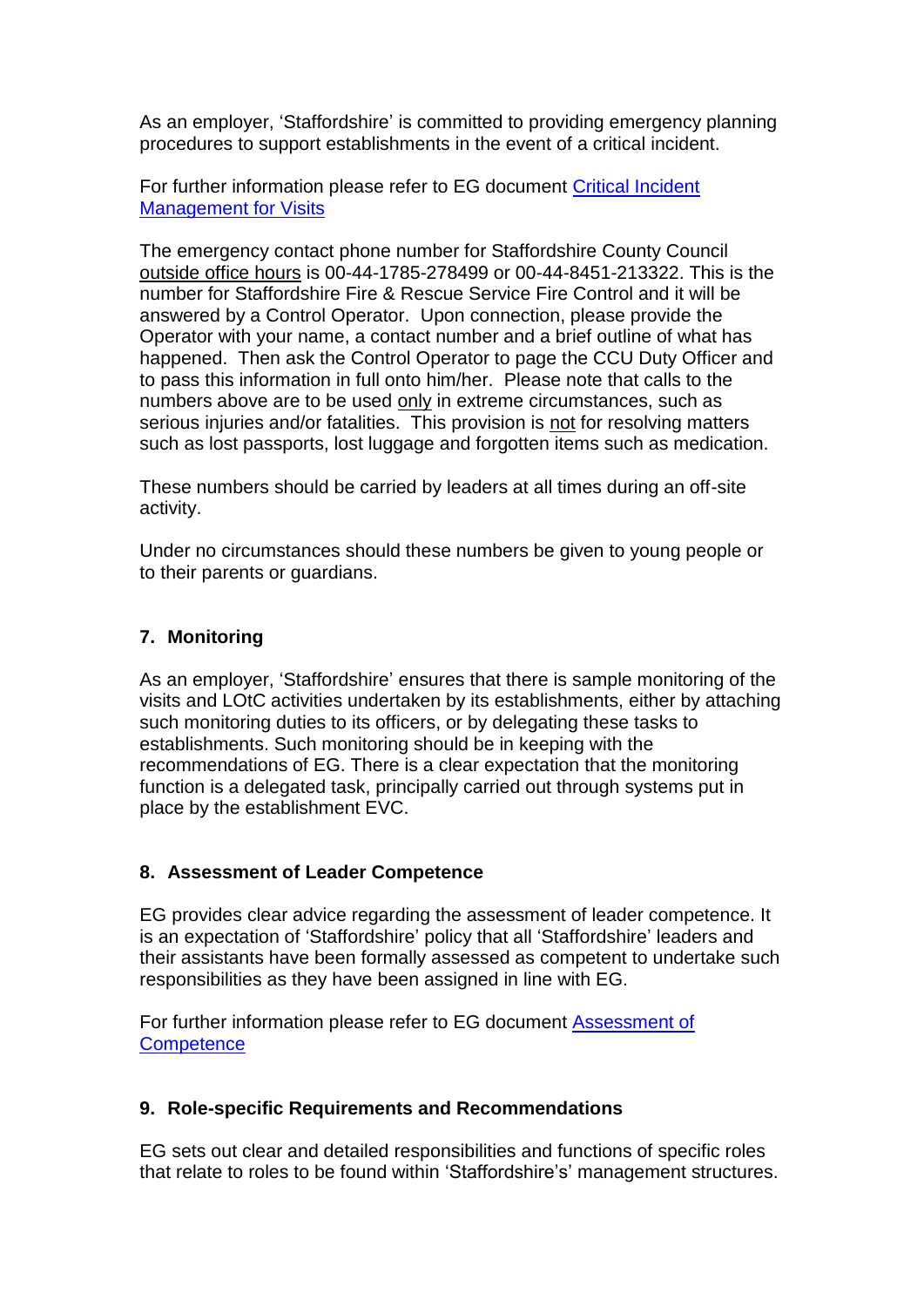For further information please refer to EG document [Requirements and](http://oeapeg.info/wp-content/uploads/downloads/2011/03/3.1a-Requirements-Recommendations-for-Employers.pdf)  [Recommendations for Employers](http://oeapeg.info/wp-content/uploads/downloads/2011/03/3.1a-Requirements-Recommendations-for-Employers.pdf)

EG sets out clear and detailed responsibilities and functions of specific roles that relate to roles within most schools and SYPS establishments.

For further information please refer to EG document [Requirements and](http://oeapeg.info/wp-content/uploads/downloads/2011/03/3.1b-Requirements-Recommendations-for-Establishments.pdf)  [Recommendations for Establishments](http://oeapeg.info/wp-content/uploads/downloads/2011/03/3.1b-Requirements-Recommendations-for-Establishments.pdf)

## **10.Charges for Off-Site Activities and Visits**

'Staffordshire' Heads and Managers, Curriculum Planners, EVCs and Visit Leaders must take account of the legal framework relating to charging, voluntary contributions and remissions as set out in sections 449-462 of the Education Act 1996.

For further information please refer to EG document [Charges for Off-Site](http://oeapeg.info/wp-content/uploads/downloads/2011/03/3.2c-Charges-for-off-site-actvity.pdf)  **[Activity](http://oeapeg.info/wp-content/uploads/downloads/2011/03/3.2c-Charges-for-off-site-actvity.pdf)** 

## **11.Vetting and CRB checks**

'Staffordshire' employees who work *frequently* or *intensively* with, or have *regular access* to young people or vulnerable adults, must undergo an enhanced CRB check as part of their recruitment process.

For the purposes of this guidance:

- *Frequently* is defined as once a week or more
- *Intensively* is defined as four days or more or overnight

However, it must be clearly understood that a CRB check (or other vetting procedure) in itself is no guarantee as to the suitability of an adult to work with any given group of young or vulnerable people.

The placement of an adult within a situation of professional trust (where young people could be vulnerable to physical or mental exploitation or grooming) should always be on the understanding that an overview based on a commonsense risk-benefit assessment process has been considered.

For further information please refer to EG document [Vetting and CRB Checks](http://oeapeg.info/wp-content/uploads/downloads/2011/03/3.2g-Vetting-and-CRB-Checks.pdf) and 'Staffordshire's' [Criminal Records Bureau Policy](http://www.intra.staffordshire.gov.uk/Resources/Documents/c/CRBPolicyHR7V2.doc)

## **12.Requirements to Ensure Effective Supervision**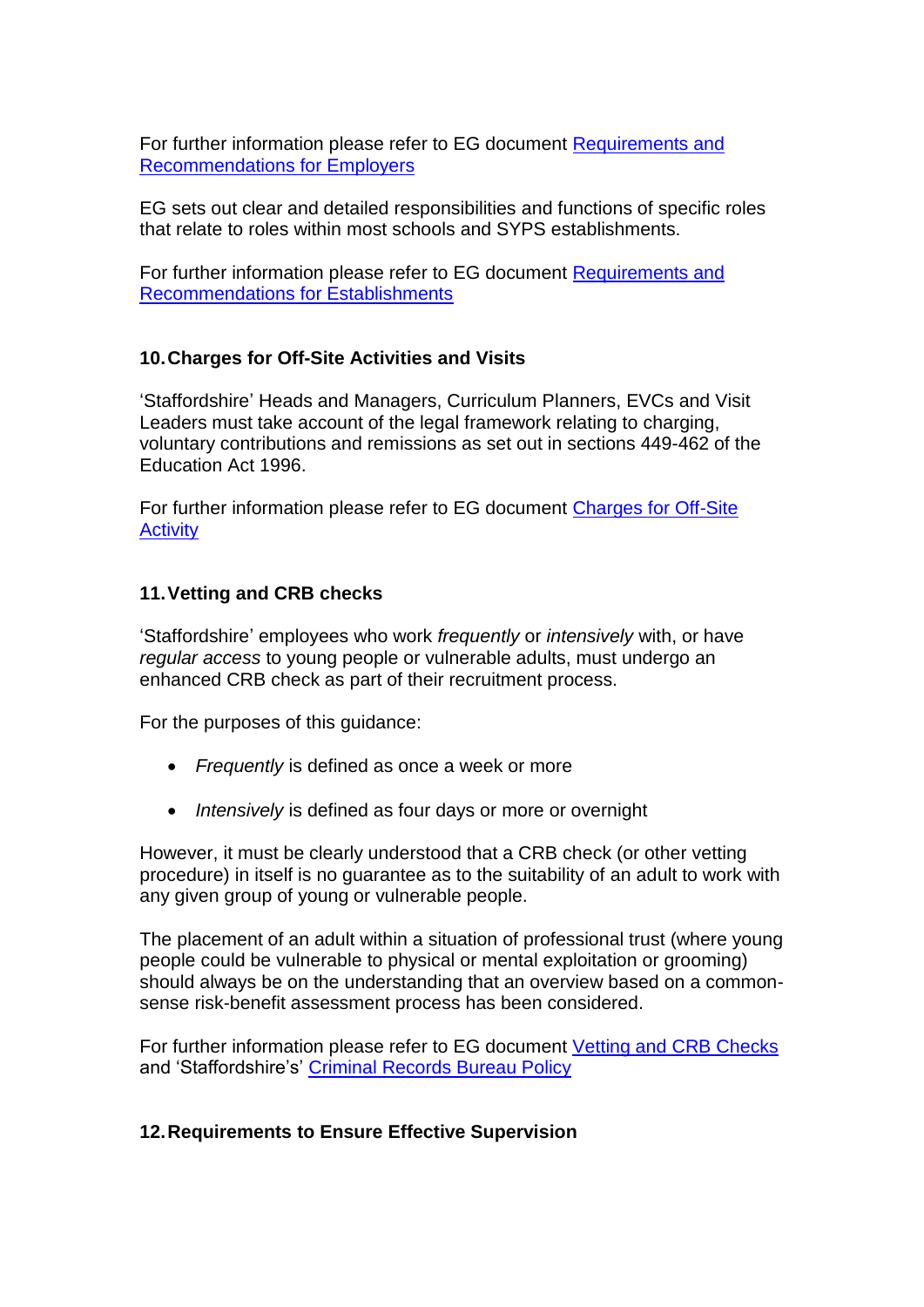In general terms, the law does not prescribe activity-specific staffing ratios; but it does require that the level of supervision and group management is 'effective'.

Effective supervision should be determined by a proper consideration of:

- Age (including the developmental age) of the group;
- Gender issues;
- Ability of the group (including special learning needs, behavioural, medical and vulnerability characteristics etc);
- Nature and location of the activity (including the type of activity, duration, skill levels involved, as well as the time of year and prevailing conditions)
- Staff competence

As an exception to the above Ofsted and DfE guidance prescribe ratios for Early Years.

For further information please refer to EG documents:

[Ratios and Effective Supervision](http://oeapeg.info/wp-content/uploads/downloads/2011/04/4.3b-Ratios-and-effective-supervision.pdf)

[Group Management and Supervision](http://oeapeg.info/wp-content/uploads/downloads/2011/04/4.2a-Group-management-and-supervision.pdf) 

## **13.Preliminary Visits and Provider Assurances**

All visits should be thoroughly researched to establish the suitability of the venue and to check that facilities and third party provision will meet group expectations. Such information gathering is essential in assessing the requirements for effective supervision of young people. It is a vital dimension of risk management.

Wherever reasonably practicable, it is good practice to carry out a preliminary visit. Establishment policy should clarify the circumstances where a preliminary visit is a requirement.

It is good practice for Visit Leaders to take full advantage of the nationally accredited, provider assurance schemes that are now available, thus reducing bureaucracy.

Examples of such schemes include:

- Learning Outside the Classroom (LOtC) Quality Badge
- Adventure Activities Licensing Service (AALS) licensing
- Adventuremark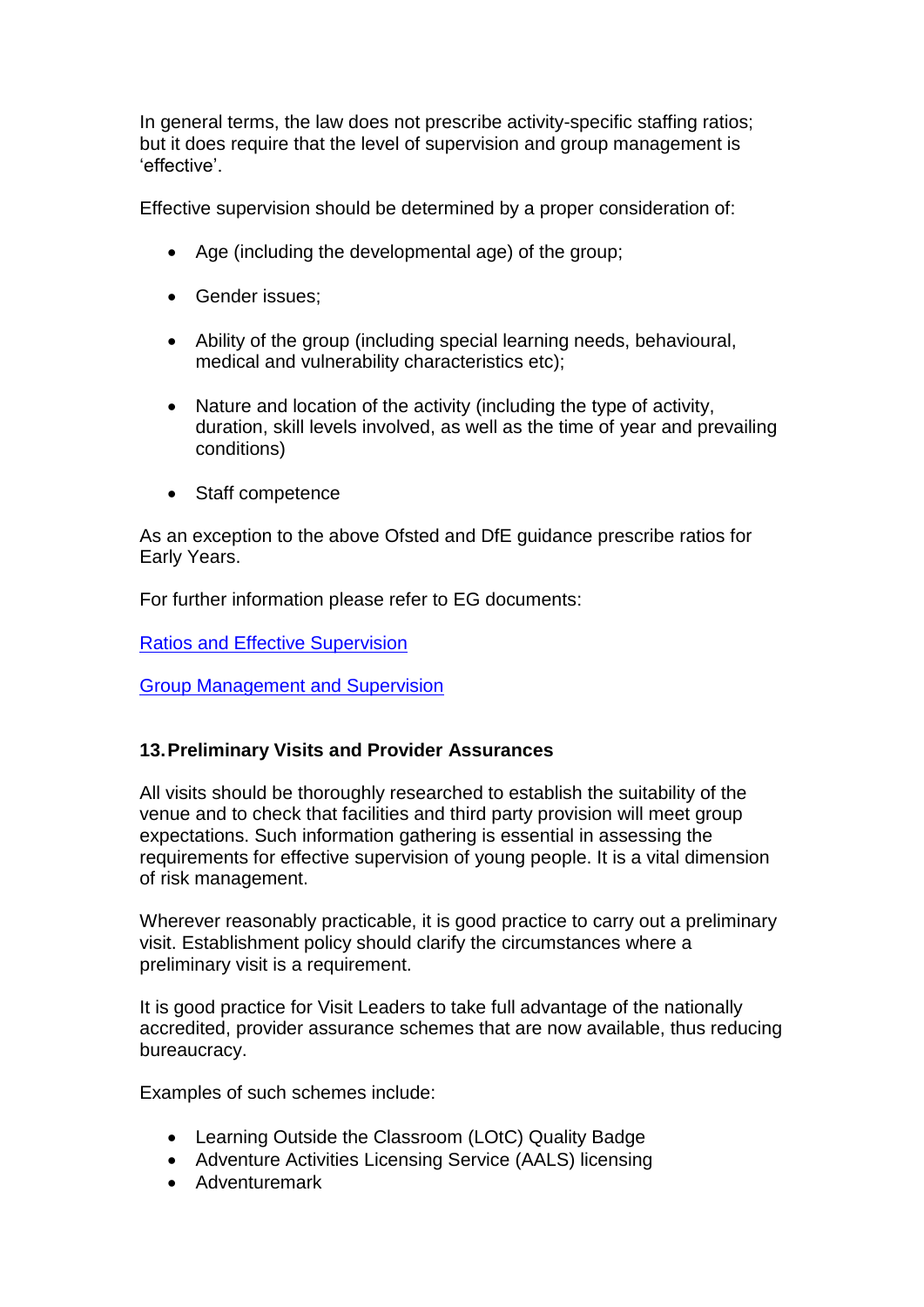• National governing body (NGB) centre approval schemes (applicable where the provision is a single, specialist activity).

'Staffordshire' takes the view that where a provider holds such one of the above accreditations, there should be no need to seek further assurances.

Visits to the 'Staffordshire' Outdoor Education Service centres do not require approval or notification as they are self-approving.

Visits that are the responsibility of 'Staffordshire' establishments will usually be staffed by at least one appropriate representative who will fulfil the role of leader. This will always apply to participants under 14 years. The exception to this is on the occasion when education for the 14-19 year old age range may be conducted for individuals or small groups by appropriate provider organisations without close supervision from a 'Staffordshire' leader. In order to ensure that the provider organisation is appropriate and both school/learner base and provider are fully aware of their responsibilities the school/learner base must apply the [Staffordshire 14-19 Protocols](http://education.staffordshire.gov.uk/Curriculum/ThemesandInitiatives/14to19/Protocols/)

For further information please refer to EG document [Preliminary Visits and](http://oeapeg.info/wp-content/uploads/downloads/2011/04/4.4h-Preliminary-visits-and-provider-assurances.pdf)  [Provider Assurances](http://oeapeg.info/wp-content/uploads/downloads/2011/04/4.4h-Preliminary-visits-and-provider-assurances.pdf)

#### **14.Insurance for Off-site Activities and Visits**

Employer's Liability insurance is a statutory requirement and 'Staffordshire' holds a policy that indemnifies it against all claims for compensation for bodily injury suffered by any person employed by it where negligence attaches. This cover should extend to those persons who are acting in a voluntary capacity as assistant supervisors. Staffordshire also holds Public Liability insurance, indemnifying it against all claims for compensation for bodily injury from persons not in its employ, as well as for the accidental loss of, or damage caused to, property where negligence attaches. Employees (as agents of the employer) are indemnified against all such claims, as are all voluntary helpers acting under the direction of the employer's staff. The indemnity covers activities such as off-site activities and visits organised by all establishments and settings for which the employer is responsible.

Limited Personal Accident insurance is provided for all Staffordshire employees in the course of their employment, providing predetermined benefits in the event of an accident in respect of qualifying injuries. However, Visit Leaders should be advised that they should consider taking out less limited personal accident cover privately, or obtain cover through a professional association.

The optional School Journey scheme (not applicable for Academy schools who should refer to their own insurers) gives benefits that exceed those of most tour operators and provides a phone number giving rapid access to support and assistance in the event of a claim.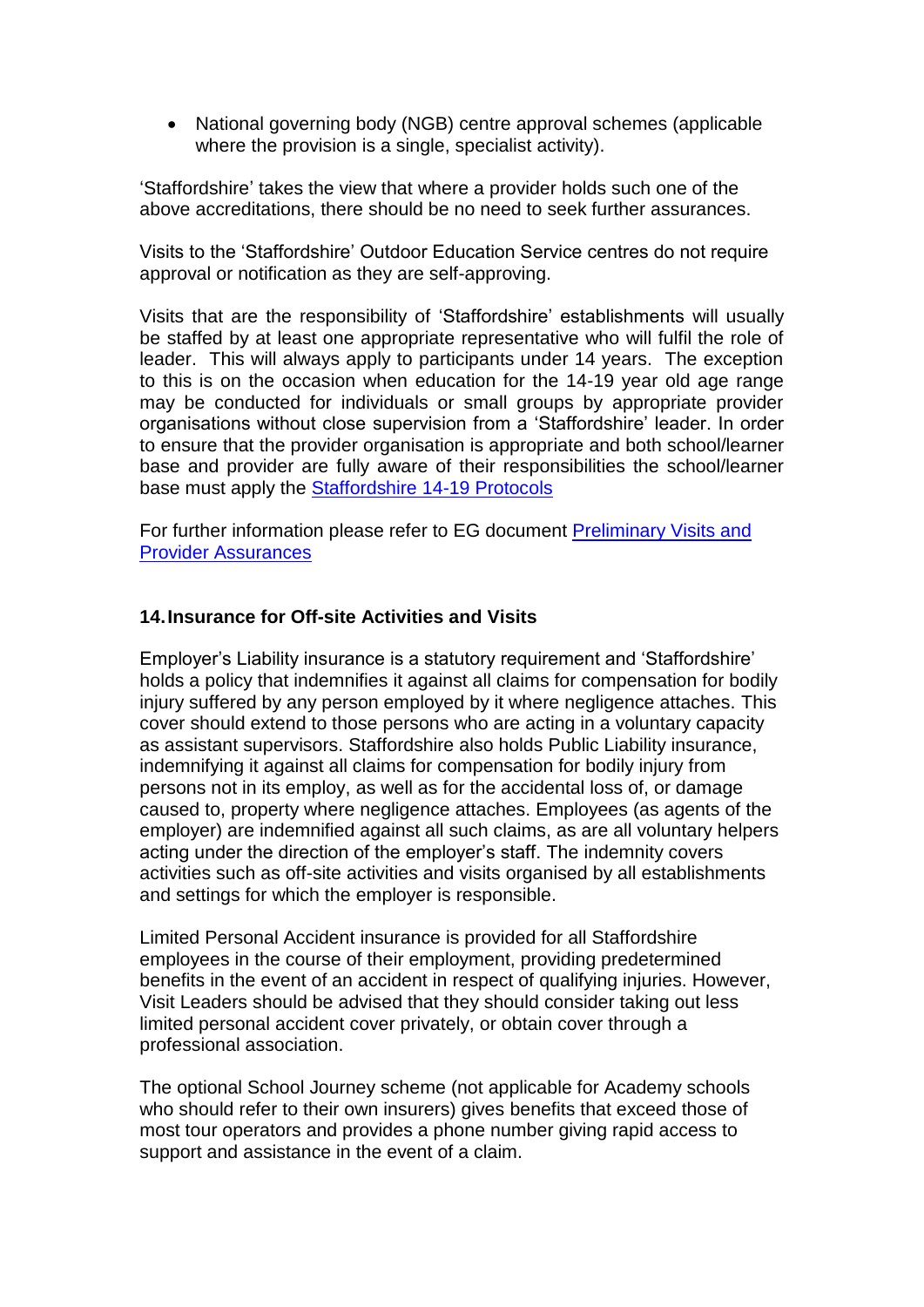When providers are used it is a requirement for them to hold Public Liability insurance cover with a minimum limit of indemnity of £5M.

For further information please refer to EG document [Insurance](http://oeapeg.info/wp-content/uploads/downloads/2011/04/4.4c-Insurance.pdf)

For further information and advice on insurance matters please contact:

Insurance Manager Rachel Fox Finance and Resources Wedgwood Building **Stafford** ST16 2DH Tel 01785 276477 E-mail [rachel.fox@staffordshire.gov.uk](mailto:rachel.fox@staffordshire.gov.uk)

## **15.Inclusion**

Every effort should be made to ensure that outdoor learning activities and visits are available and accessible to all, irrespective of special educational or medical needs, ethnic origin, gender or religion. If a visit needs to cater for young people with special needs, every *reasonable* effort should be made to find a venue that is both suitable and accessible and that enables the whole group to participate fully and be actively involved.

Establishments should take all *reasonably practicable* measures to include all young people. The principles of inclusion should be promoted and addressed for all visits and reflected in establishment policy, thus ensuring an aspiration towards:

- An entitlement to participate
- Accessibility through direct or realistic adaptation or modification
- Integration through participation with peers

For further information please refer to EG document [Inclusion](http://oeapeg.info/wp-content/uploads/downloads/2011/03/3.2e-Inclusion.pdf)

## **16.Good Practice Requirements**

To be deemed competent, a Staffordshire Visit Leader, or Assistant Visit Leader must be able to demonstrate *the ability to operate to the current standards of recognised good practice for that role*.

All staff and helpers must be competent to carry out their defined roles and responsibilities.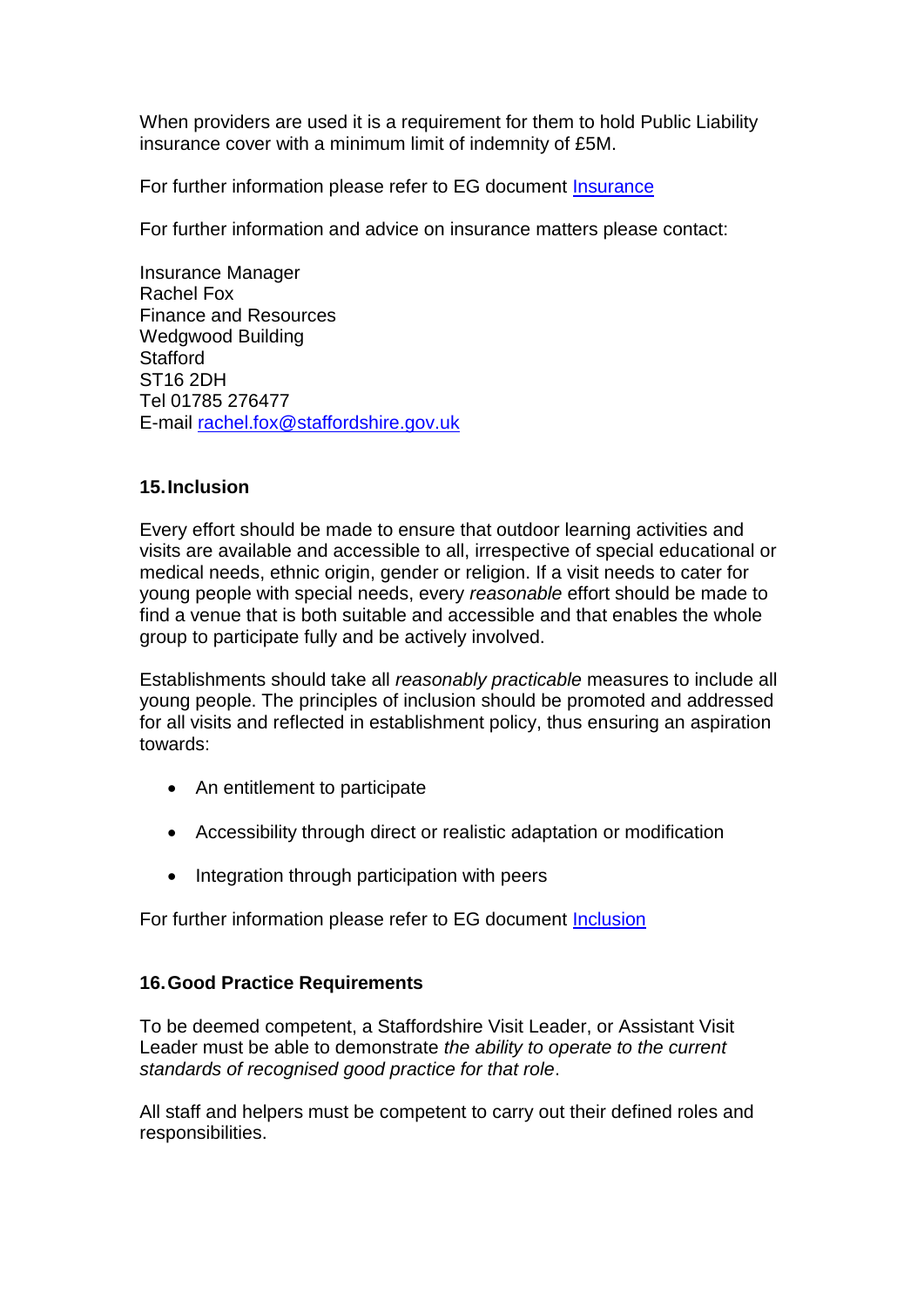EG sets a clear standard to which 'Staffordshire' leaders **must** work. The guidance states:

*'a competent Visit/Activity Leader (or an Assistant Leader where they may take sole responsibility for a sub-group) requires:*

- *Knowledge and understanding of their employer's guidance supported by establishment-led training. It is good practice for employers to provide formal and accredited training to support their guidance e.g. EVC training, Visit Leader training and such training may be a requirement prescribed by some employers.*
- *Knowledge and understanding of establishment procedures supported by a structured induction process specified by the establishment.*
- *Knowledge and understanding of the group, the staff, the activity and the venue.*
- *Appropriate experience*
- *In some circumstances (e.g. first aid, adventurous activities) a formally accredited qualification'*

Staff participating in off-site activities and visits must be aware of the extent of their duty of care and should only be given such responsibilities as are in keeping with the above guidance. It is particularly important that careful consideration of competence issues is applied to both newly qualified and newly appointed staff. Establishments should view the original documents and certificates when verifying leader's qualifications, and not rely on photocopies.

Where a volunteer helper is a parent (or otherwise in a close relationship to a young person taking part in the visit) they should be made aware of the potential for their relationship to compromise the Visit Leader's plans for group management. The Visit Leader should directly address this issue as part of the risk-benefit assessment.

Similarly, it is good practice for the home contact not to be related to (or otherwise in a close relationship to) any of the young people or staff taking part in the visit.

For further information please refer to EG document [Good Practice Basics](http://oeapeg.info/wp-content/uploads/downloads/2011/04/4.3a-Good-practice-basics.pdf)

# **17.Transport**

Careful thought must be given to planning transport to support off-site activities and visits. Statistics demonstrate that it is much more dangerous to travel to an activity than to engage in it and establishments **must** follow the specialist guidance provided in Staffordshire's transport policy. All national and local regulatory requirements **must** be followed.

The level of supervision necessary should be considered as part of the risk management process when planning the journey, giving proper consideration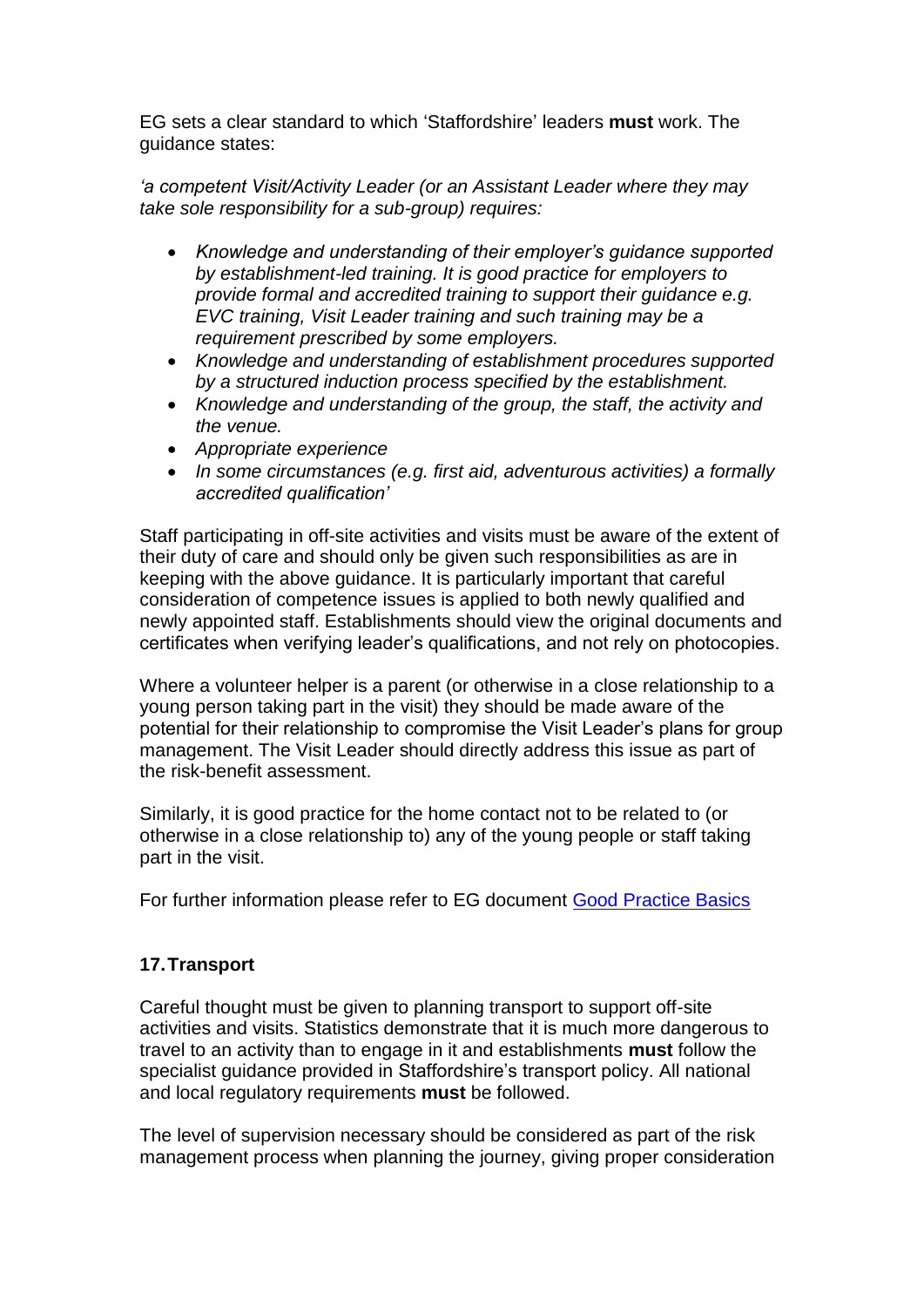to issues of driver-distraction when considering what supervision is required for the specific group of passengers being transported in a minibus.

The Visit Leader should ensure that coaches and buses are hired from a reputable company.

Transporting young people in private cars requires careful consideration. Where this occurs, there should be recorded procedures.

Please refer to EG documents:

[Transport \(General Considerations\)](http://oeapeg.info/wp-content/uploads/downloads/2011/04/4.5a-Transport-A-general-considerations.pdf)

[Transport \(Minibuses\)](http://oeapeg.info/wp-content/uploads/downloads/2011/04/4.5b-Transport-B-minibuses.pdf)

[Transport \(Private Cars\)](http://oeapeg.info/wp-content/uploads/downloads/2011/04/4.5c-Transport-C-private-cars.pdf)

Further information and advice is available from 'Staffordshire's' [Road Safety](http://www.intra.staffordshire.gov.uk/services/place/transport/highways/teams/roadsafety/home.aspx)  [and Sustainable Travel](http://www.intra.staffordshire.gov.uk/services/place/transport/highways/teams/roadsafety/home.aspx) team.

## **18.Planning and Evaluation**

Planning should reflect the consideration of legal and good practice requirements, ensuring:

- The plan is based on establishment procedures and employer guidance.
- All staff (including any adult volunteer helpers) and the young people to be involved, have a clear understanding of their roles and responsibilities, including their role in the risk management process.
- Those in a position of parental authority have been fully informed and, where appropriate, formal consents have been obtained.
- Proportionate assurances have been obtained from any providers (making full use of national schemes that accredit that assurances have already been obtained by credible inspection regimes).
- Designated emergency contact(s) have been identified that will work on a 24/7 basis where required.
- All details of the activity provision are accessible to the emergency contact throughout the period of the activity.

The Ofsted report 'Learning Outside the Classroom – How Far Should You Go?' (October 2008) makes statements in the strongest terms to support the value of LOtC, including the fact that it raises achievement. 'Staffordshire' Heads, Managers, EVCs and Visit Leaders are recommended to familiarise themselves with the main content of this report.

For further information please refer to EG documents on [Policies, Planning](http://oeapeg.info/downloads/policies-planning-and-evaluation/)  [and Evaluation](http://oeapeg.info/downloads/policies-planning-and-evaluation/)